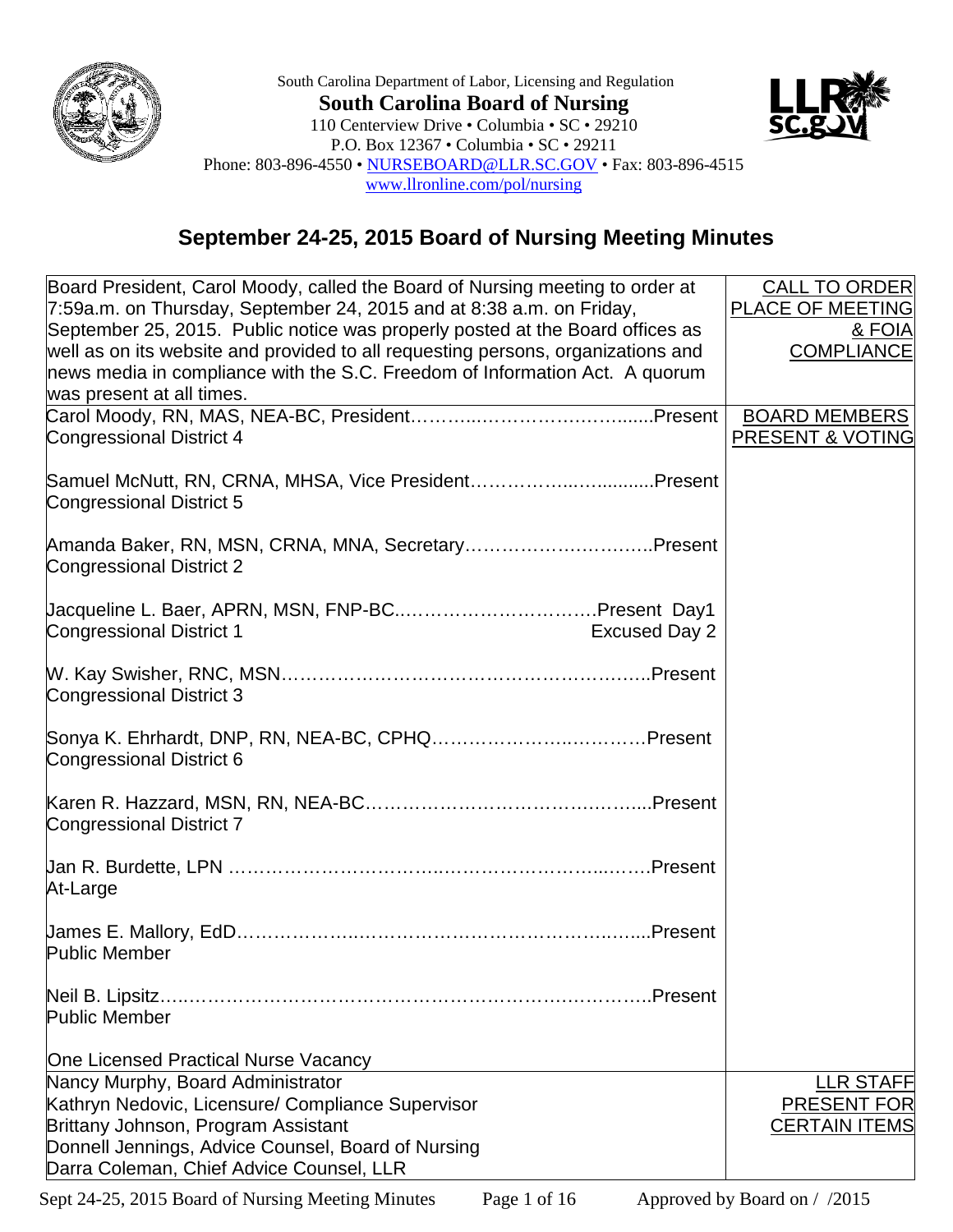| Bryan Letteer, Office of Disciplinary Counsel<br>Princess Hodges, Office of Disciplinary Counsel                                                          |                                             |
|-----------------------------------------------------------------------------------------------------------------------------------------------------------|---------------------------------------------|
| Zubin Billimoria, Office of Disciplinary Counsel                                                                                                          |                                             |
| Alex Imgrund, Office of Disciplinary Counsel                                                                                                              |                                             |
| There were no absences for the September 24, 2015 Board of Nursing Meeting.                                                                               | <b>EXCUSED</b>                              |
| Jacqueline Baer was excused on Friday, September 25, 2015.                                                                                                | <b>ABSENCES</b>                             |
| The September 24-25, 2015 Board of Nursing Meeting Regular Agenda was                                                                                     | APPROVAL OF                                 |
| presented for the Board's review and approval.                                                                                                            | <b>AGENDA</b>                               |
| A motion was made by Samuel McNutt to approve the September 24-25, 2015                                                                                   | <b>MOTION</b>                               |
| Board of Nursing Regular Agenda. Kay Swisher seconded the motion. The                                                                                     |                                             |
| motion carried unanimously.                                                                                                                               |                                             |
| The Consent Agenda for the September 24-25, 2015 Board of Nursing meeting was<br>presented for the Board's review and approval/acceptance as information. | <b>APPROVAL OF</b><br><b>CONSENT AGENDA</b> |
| a) For Information: NCLEX RN and PN Summary Statistics for                                                                                                |                                             |
| April 1 through June 30, 2015                                                                                                                             |                                             |
| b) For Information: Commission on Collegiate Nursing Education<br>(CCNE) - Notice of Voluntary Withdrawal From Accreditation                              |                                             |
| Due to Closure of Baccalaureate Degree Nursing Program                                                                                                    |                                             |
| c) For Acceptance: February 6, 2015 Advanced Practice                                                                                                     |                                             |
| <b>Committee Meeting Minutes</b>                                                                                                                          |                                             |
| d) For Acceptance: June 16, 2015 Advisory Committee on                                                                                                    |                                             |
| <b>Nursing Meeting Minutes</b><br>e) For Information: Proposed Advisory Opinion (AO) #65 - Is it                                                          |                                             |
| within the role and scope of responsibility of the Registered                                                                                             |                                             |
| Nurse (RN) to obtain informed consent for a Peripherally                                                                                                  |                                             |
| Inserted Centralized Catheter (PICC) if the RN will be the one                                                                                            |                                             |
| performing the procedure, based on an authorized licensed<br>provider's written order?                                                                    |                                             |
| For Information: Prescription Drug Council<br>f)                                                                                                          |                                             |
| g) For Information: Budget (on table)                                                                                                                     |                                             |
|                                                                                                                                                           | <b>MOTION</b>                               |
| A motion was made by Kay Swisher to approve the Consent Agenda as                                                                                         |                                             |
| presented. Neil Lipsitz seconded the motion. The motion carried unanimously.                                                                              |                                             |
| The July 30-31, 2015 Board of Nursing meeting minutes were presented for the                                                                              | APPROVAL OF                                 |
| Board's review and approval.                                                                                                                              | <b>MINUTES</b>                              |
| A motion was made by Kay Swisher to approve the July 30-31, 2015 Board of                                                                                 | <b>MOTION</b>                               |
| Nursing meeting minutes as presented. Samuel McNutt seconded the motion.                                                                                  |                                             |
| The motion carried unanimously.                                                                                                                           |                                             |
| Darra Coleman presented information regarding Senate Bill 371. The Senate                                                                                 | <b>LEGISLATIVE</b>                          |
| Medical Affairs subcommittee has requested comment from the Board of Nursing.                                                                             | <b>UPDATE</b>                               |
|                                                                                                                                                           |                                             |
| A motion was made by Karen Hazzard to approve Samuel McNutt and Darra                                                                                     | <b>MOTION</b>                               |
| Coleman to serve as the Board of Nursing representatives at the Senate Medical                                                                            |                                             |
| Affairs subcommittee meeting today. Kay Swisher seconded the motion.                                                                                      |                                             |
|                                                                                                                                                           |                                             |
| A motion was made by Kay Swisher to go into executive session for the purpose<br>of receiving legal counsel. Karen Hazzard seconded the motion.           | <b>MOTION</b>                               |
|                                                                                                                                                           |                                             |
| A motion was made by Samuel McNutt to leave executive session. Kay Swisher                                                                                | <b>MOTION</b>                               |
| seconded the motion. The motion carried unanimously. No official actions were                                                                             |                                             |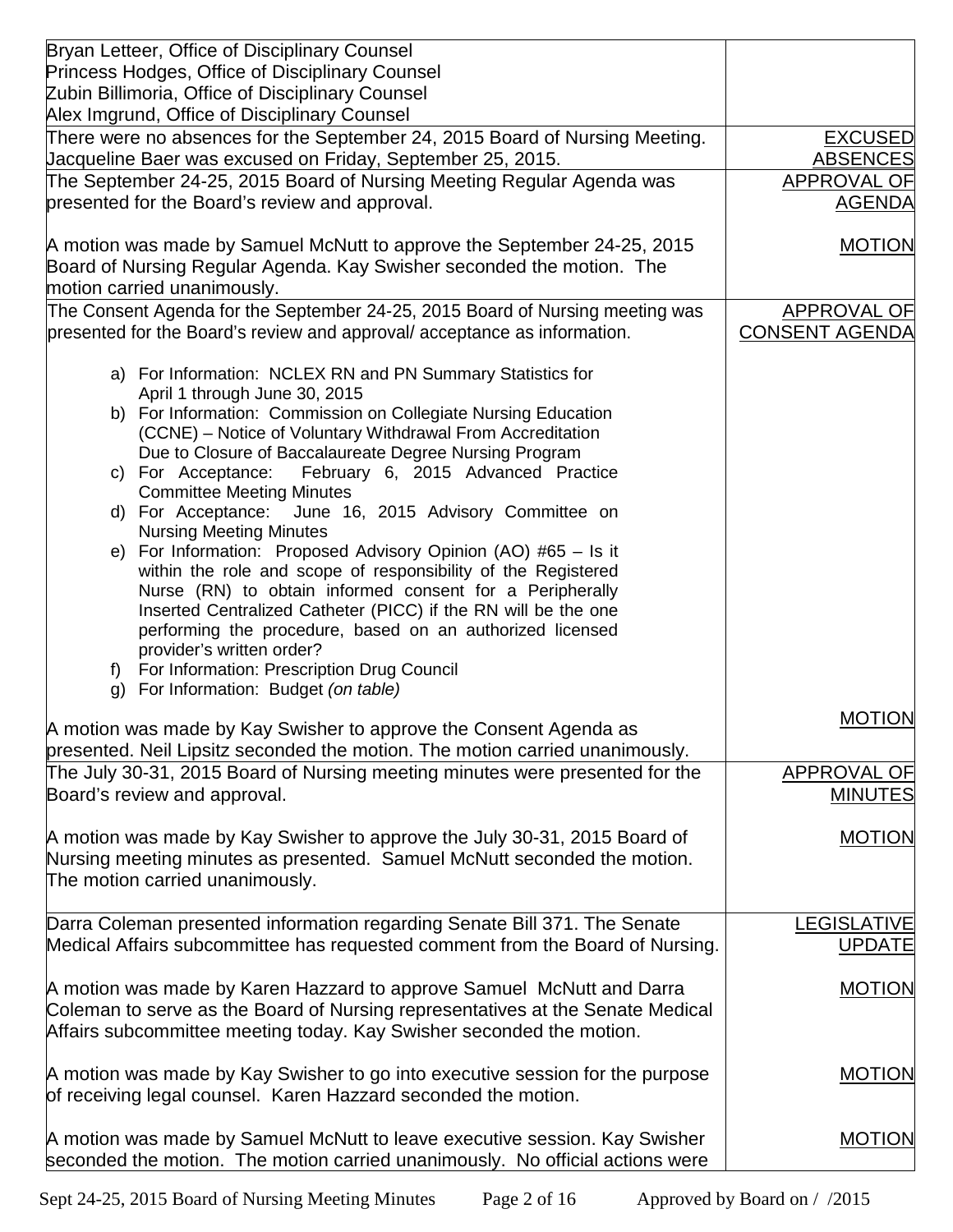| taken during executive session                                                                                                                                                                                                                                                                                                                                                                                                                                                                                                                                                                                                                                                                                         |                                                                                      |
|------------------------------------------------------------------------------------------------------------------------------------------------------------------------------------------------------------------------------------------------------------------------------------------------------------------------------------------------------------------------------------------------------------------------------------------------------------------------------------------------------------------------------------------------------------------------------------------------------------------------------------------------------------------------------------------------------------------------|--------------------------------------------------------------------------------------|
| Carol Moody presented the Board of Nursing statement on the proposed<br>communication of 40-33-80b 1 and 2. The Board of Nursing is concerned that 40-<br>33-80b 3 language may present administrative challenges.                                                                                                                                                                                                                                                                                                                                                                                                                                                                                                     |                                                                                      |
| A motion was made by Karen Hazzard to accept summary as read by Carol<br>Moody to be shared at the Senate Medical Affairs subcommittee meeting today.<br>Kay Swisher seconded the motion. The motion carried unanimously.                                                                                                                                                                                                                                                                                                                                                                                                                                                                                              | <b>MOTION</b>                                                                        |
| Samuel McNutt was excused to attend the legislative meeting.                                                                                                                                                                                                                                                                                                                                                                                                                                                                                                                                                                                                                                                           |                                                                                      |
| At its August 7, 2015 meeting, the Advanced Practice Committee (APC)<br>recommended the Board of Nursing approve the proposed AO #67 "Is it within<br>the role and scope of practice for the Neonatal Nurse Practitioner (NNP) and<br>Advanced Practice Registered Nurses (APRNs) with competency based<br>education and preparation to perform circumcisions on newborns?" as<br>presented.                                                                                                                                                                                                                                                                                                                           | <b>PROPOSED</b><br><b>ADVISORY OPINION</b>                                           |
| Kahlil Demonbreun, DNP, APC Chair and Carmen Dooley, NNP, Medical<br>University of SC, appeared before the Board to present the proposed AO and to<br>respond to questions.                                                                                                                                                                                                                                                                                                                                                                                                                                                                                                                                            |                                                                                      |
| Discussion included but was not limited to the APRNs that would be doing<br>circumcisions, education, CEU options, forms of experience and competency<br>demonstration.                                                                                                                                                                                                                                                                                                                                                                                                                                                                                                                                                |                                                                                      |
| A motion was made by Kay Swisher to go into executive session for the purpose<br>of receiving legal counsel. Karen Hazzard seconded the motion.                                                                                                                                                                                                                                                                                                                                                                                                                                                                                                                                                                        | <b>MOTION</b>                                                                        |
| A motion was made by Kay Swisher to leave executive session. Neil Lipsitz<br>seconded the motion. The motion carried unanimously. No official actions were<br>taken during executive session.                                                                                                                                                                                                                                                                                                                                                                                                                                                                                                                          | <b>MOTION</b>                                                                        |
| A motion was made by Jacqueline Baer to approve the advisory opinion and to<br>advance the role and scope of practice for the neonatal nurse practitioner and<br>advanced practice registered nurse with competency based on education and<br>preparation to perform circumcisions on newborns. Kay Swisher seconded the<br>motion. The motion carried unanimously.                                                                                                                                                                                                                                                                                                                                                    | <b>MOTION</b>                                                                        |
| It was recommended that this information be provided to the Board of Medical<br>Examiners for information.                                                                                                                                                                                                                                                                                                                                                                                                                                                                                                                                                                                                             |                                                                                      |
| At its May 14-15, 2015 meeting the Board of Nursing voted that based on the<br>performance of Florence Darlington Technical College (FDTC) on the NCLEX<br>being deficient for the last three to four years, the Board feels that action must<br>be taken. At this time, no students shall be enrolled for the Spring of 2016<br>semester. It is required to return to the Board in September with NCLEX scores<br>and the progress of the plans presented today. Additionally, the board would<br>like FDTC to include admission criteria and how it is weighted, a chart showing<br>the students with their entrance GPA, their graduating GPA, and their pass/fail<br>on the NCLEX, as well as any ATI correlation. | <b>FLORENCE</b><br><b>DARLINGTON</b><br><b>TECHNICAL</b><br><b>COLLEGE</b><br>(FDTC) |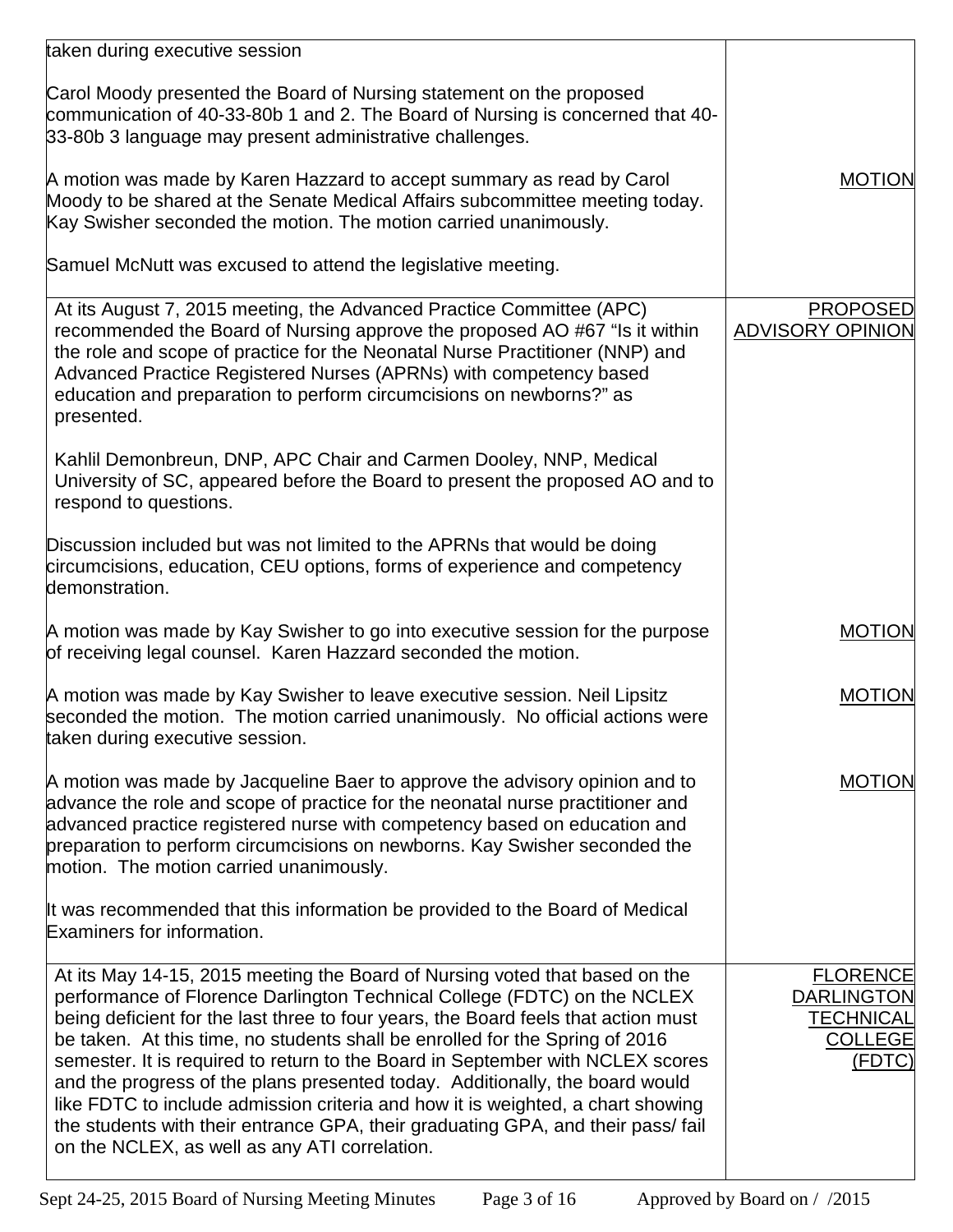| At its July 30-31, 2015 meeting, the Board voted to modify the order to allow<br>enrollment of the Spring of 2016 semester.                                                                                                                                                                                                                                                                                                                                                                                                                                                                                  |                                                           |
|--------------------------------------------------------------------------------------------------------------------------------------------------------------------------------------------------------------------------------------------------------------------------------------------------------------------------------------------------------------------------------------------------------------------------------------------------------------------------------------------------------------------------------------------------------------------------------------------------------------|-----------------------------------------------------------|
| Maureen Dever-Bumba, Associate Vice-President for Health Sciences and<br>Interim Nursing Department Chair and Dr. Ben Dillard, III, President, Florence<br>Darlington Technical College appeared before the Board to provide a program<br>status update and to answer questions.                                                                                                                                                                                                                                                                                                                             |                                                           |
| Discussion included but was not limited to GPAs, admissions criteria and update<br>on NCLEX results.                                                                                                                                                                                                                                                                                                                                                                                                                                                                                                         |                                                           |
| A motion was made by Amanda Baker to accept information as presented. Kay<br>Swisher seconded the motion. The motion carried unanimously.                                                                                                                                                                                                                                                                                                                                                                                                                                                                    | <b>MOTION</b>                                             |
| At its May 14-15, 2015 meeting the Board of Nursing voted to accept the action<br>plan by Northeastern Technical College (NETC) as presented and require a<br>return to the Board of Nursing in September with NCLEX scores and progress<br>of the plan presented, as well as to include information, preferably in a graph or<br>table of the entrance GPAs, the graduate GPAs, pass/ fail of NCLEX on those<br>students without their names, and if available, the correlation of ATI scores with<br>those students. At the September meeting the report of the site survey will be<br>determined as well. | NORTHEASTERN<br><b>TECHNICAL</b><br><b>COLLEGE (NETC)</b> |
| Margaret Hope, Nursing Department Chair and Dr. Ron Bartley, President,<br>Northeastern Technical College appeared before the Board to provide a program<br>status update and to answer questions.                                                                                                                                                                                                                                                                                                                                                                                                           |                                                           |
| The NETC associate degree nursing program site survey conducted May 29,<br>2015 regarding continuing full approval status along with response materials<br>received from NETC was also provided for the Board's review.                                                                                                                                                                                                                                                                                                                                                                                      |                                                           |
| Discussion included but was not limited to NCLEX results, ATI data, the site<br>survey report and response and inviting students to become more involved in<br>advisory panels.                                                                                                                                                                                                                                                                                                                                                                                                                              |                                                           |
| A motion was made by Kay Swisher to go into executive session for the purpose<br>of receiving legal counsel. The Board asked that Nancy Murphy be present for<br>discussion during executive session. Karen Hazzard seconded the motion. The<br>motion carried unanimously.                                                                                                                                                                                                                                                                                                                                  | <b>MOTION</b>                                             |
| A motion was made by Neil Lipsitz to leave executive session. Karen Hazzard<br>seconded the motion. The motion carried unanimously. No official actions were<br>taken during executive session.                                                                                                                                                                                                                                                                                                                                                                                                              | <b>MOTION</b>                                             |
| A motion was made by Amanda Baker to defer action on approval for 6 months<br>and the Board recommends strengthening admission criteria, increasing GPA to<br>2.7, reaching out to increase membership in professional organizations, present<br>replacement faculty, moving forward with plans to incorporate students into the<br>advisory quality improvement plan and possibly adding a transition student. The<br>Board requested an additional appearance in March 2016. Kay Swisher<br>seconded the motion. The motion carried unanimously.                                                           | <b>MOTION</b>                                             |
| At its May 14-15, 2015 meeting, the Board voted to accept the action plan                                                                                                                                                                                                                                                                                                                                                                                                                                                                                                                                    | <b>FORTIS COLLEGE</b>                                     |

Sept 24-25, 2015 Board of Nursing Meeting Minutes Page 4 of 16 Approved by Board on / /2015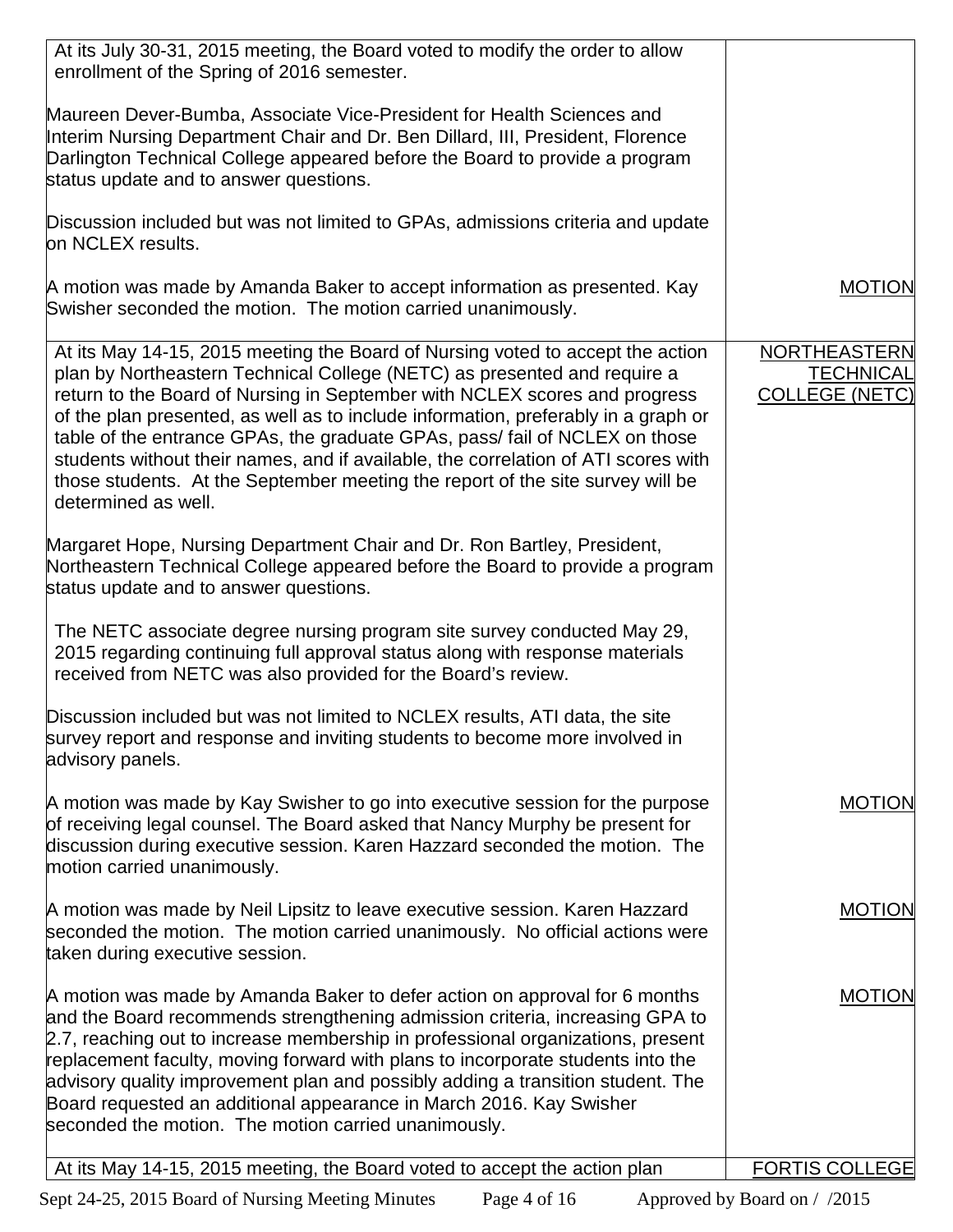| presented and required a return to the Board in September 2015 with NCLEX<br>scores and the progress of the plan presented. As well include the entrance<br>GPA, graduate GPA, and pass/ fail of the NCLEX and if available, HESI scores<br>with correlation of students. Also at the September meeting, the status of the<br>program will be decided. The Board also supported continuing to look at the<br>quality and quantity of students. |                                           |
|------------------------------------------------------------------------------------------------------------------------------------------------------------------------------------------------------------------------------------------------------------------------------------------------------------------------------------------------------------------------------------------------------------------------------------------------|-------------------------------------------|
| Sheryl Mason, Dean of Nursing and Jennifer Yarnell, Campus President, Fortis<br>College appeared before the Board to provide a program status update and to<br>answer questions.                                                                                                                                                                                                                                                               |                                           |
| Discussion included but was not limited to NCLEX results, request for full<br>approval, program improvements, simulation labs and HESI exams                                                                                                                                                                                                                                                                                                   |                                           |
| A motion was made by Kay Swisher to go into executive session for the purpose<br>of receiving legal counsel. Karen Hazzard seconded the motion. The motion<br>carried unanimously.                                                                                                                                                                                                                                                             | <b>MOTION</b>                             |
| A motion was made by Karen Hazzard to leave executive session. Neil Lipsitz<br>seconded the motion. The motion carried unanimously. No official actions were<br>taken during executive session.                                                                                                                                                                                                                                                | <b>MOTION</b>                             |
| A motion was made by Amanda Baker to accept the action plan as information<br>and to grant full approval through September 2016. Kay Swisher seconded the<br>motion. The motion carried unanimously.                                                                                                                                                                                                                                           | <b>MOTION</b>                             |
| The Site Survey Team appointed by the Advisory Committee on Nursing (ACON)<br>completed their survey for the proposed ECPI University Columbia proposed<br>practical nursing education program on July 21, 2015.                                                                                                                                                                                                                               | <b>ECPI UNIVERSITY</b><br><b>COLUMBIA</b> |
| The site team report along with the University's response materials was<br>provided for the Board's review and discussion.                                                                                                                                                                                                                                                                                                                     |                                           |
| Yvette Spees, Director of Nursing, Barbara Larar, Senior Vice President and<br>James Rund, Campus President, ECPI University appeared before the Board to<br>discuss the report and answer questions.                                                                                                                                                                                                                                          |                                           |
| Discussion included but was not limited to clarification on re-admission policy,<br>faculty, clinical experiences, student enrollment plans, ATI testing, other SC ECPI<br>locations and projected program start date.                                                                                                                                                                                                                         |                                           |
| A motion was made by Amanda Baker to grant initial approval for program. Kay<br>Swisher seconded the motion. The motion carried unanimously.                                                                                                                                                                                                                                                                                                   | <b>MOTION</b>                             |
| Dr. Isabelle Kopec, Vice President of Medical Affairs and Marcia Murphy,<br>National Director of Nurisng, Advanced ICU Care appeared before the Board to<br>discuss their telemedicine company, the role of their APRNs and prescriptive<br>authority.                                                                                                                                                                                         | <b>TELENURSING</b>                        |
| Discussion included but was not limited to explanation of the Advanced ICU Care<br>telemedicine/ telenursing model, prescriptive authority, clarification on physician<br>licensure in SC, APRN supervision/ ratios/ mileage and SC practice locations.                                                                                                                                                                                        |                                           |
| A motion was made by Amanda Baker to go into executive session for the                                                                                                                                                                                                                                                                                                                                                                         | <b>MOTION</b>                             |

Sept 24-25, 2015 Board of Nursing Meeting Minutes Page 5 of 16 Approved by Board on / /2015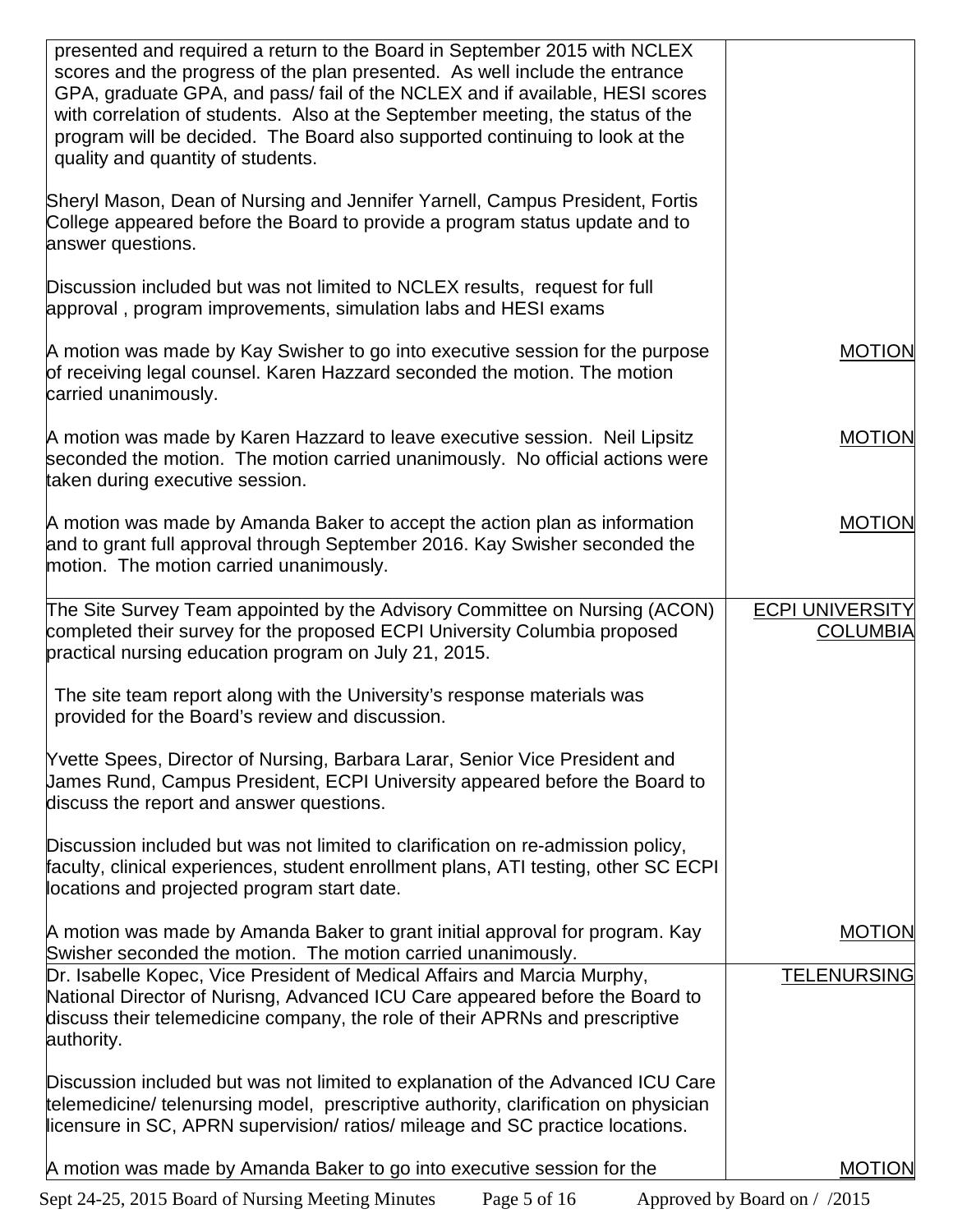| purpose of receiving legal counsel. The Board asked that Nancy Murphy be<br>present for discussion during executive session. Karen Hazzard seconded the<br>motion. The motion carried unanimously.                                                                                                                                                                                                                                                                                                                                                                        |                                                                                |
|---------------------------------------------------------------------------------------------------------------------------------------------------------------------------------------------------------------------------------------------------------------------------------------------------------------------------------------------------------------------------------------------------------------------------------------------------------------------------------------------------------------------------------------------------------------------------|--------------------------------------------------------------------------------|
| A motion was made by Kay Swisher to leave executive session. Karen Hazzard<br>seconded the motion. The motion carried unanimously. No official actions were<br>taken during executive session.                                                                                                                                                                                                                                                                                                                                                                            | <b>MOTION</b>                                                                  |
| Amanda Baker spoke on behalf of the board to accept information as presented.<br>A recommendation was made for Advanced ICU Care to update verbiage in<br>protocols/ procedures and to include the dates protocol was developed,<br>reviewed, and amended and to include the information for compliance with the<br>Nurse Practice Act Chapter 33 Section 40-33-34. It was also recommended to<br>update the section on delegated acts to clarify. Protocols must be reviewed<br>annually and the APRNs would need to submit New Employment/ Change of<br>Practice forms. |                                                                                |
| Mark Sanders, Chief Investigator for the Office of Investigations and<br>Enforcement (OIE) presented the Investigative Review Committee (IRC) Report<br>(Closed Session) with recommendations from its meetings held since the<br>July 2015 Board meeting.                                                                                                                                                                                                                                                                                                                | <b>OFFICE OF</b><br><b>INVESTIGATIONS</b><br>AND<br>ENFORCEMENT<br>(OIE) MARK  |
| The Disciplinary Sanctions Guidelines Matrix is used by the IRC in making these<br>recommendations.                                                                                                                                                                                                                                                                                                                                                                                                                                                                       | <b>SANDERS (CLOSED</b><br><b>SESSION)</b>                                      |
| A motion was made by Kay Swisher to approve 23 cases for Dismissal as<br>recommended by the Investigative Review Committee (IRC), with one case<br>2014-528 sent back to IRC for additional review/investigation. Karen Hazzard<br>seconded the motion. The motion carried unanimously.                                                                                                                                                                                                                                                                                   | <b>MOTION</b>                                                                  |
| A motion was made by Samuel McNutt to approve the 2 Cease and Desist cases<br>as recommended by the Investigative Review Committee (IRC). Karen Hazzard<br>seconded the motion. The motion carried unanimously.                                                                                                                                                                                                                                                                                                                                                           | <b>MOTION</b>                                                                  |
| A motion was made by Samuel McNutt to approve 36 cases for Formal<br>Complaints as recommended by the Investigative Review Committee (IRC). Kay<br>Swisher seconded the motion. The motion carried unanimously.                                                                                                                                                                                                                                                                                                                                                           | <b>MOTION</b>                                                                  |
| A motion was made by Karen Hazzard to approve 17 Letters of Caution as<br>recommended by the Investigative Review Committee (IRC). Samuel McNutt<br>seconded the motion. The motion carried unanimously.                                                                                                                                                                                                                                                                                                                                                                  | <b>MOTION</b>                                                                  |
| Mr. Sanders reported the statistics: 184 cases were received in the $2^{nd}$ quarter,<br>267 cases were closed in the 2 <sup>nd</sup> quarter and 260 cases are active in 2 <sup>nd</sup> quarter.<br>A motion was made by Samuel McNutt to accept information as reported. Karen<br>Hazzard seconded the motion. The motion carried unanimously.                                                                                                                                                                                                                         | <b>MOTION</b>                                                                  |
| The National Council of State Boards of Nursing (NCSBN) Annual Meeting/<br>Delegate Assembly was held in Chicago, IL on August 18, 2015. Carol Moody<br>and Nancy Murphy attended.                                                                                                                                                                                                                                                                                                                                                                                        | PRESIDENT'S<br><b>REPORT-NCSBN</b><br><b>ANNUAL MEETING</b><br><b>DELEGATE</b> |
| Discussion included but was not limited to the Nurse Licensure Compact.                                                                                                                                                                                                                                                                                                                                                                                                                                                                                                   | <b>ASSEMBLY</b>                                                                |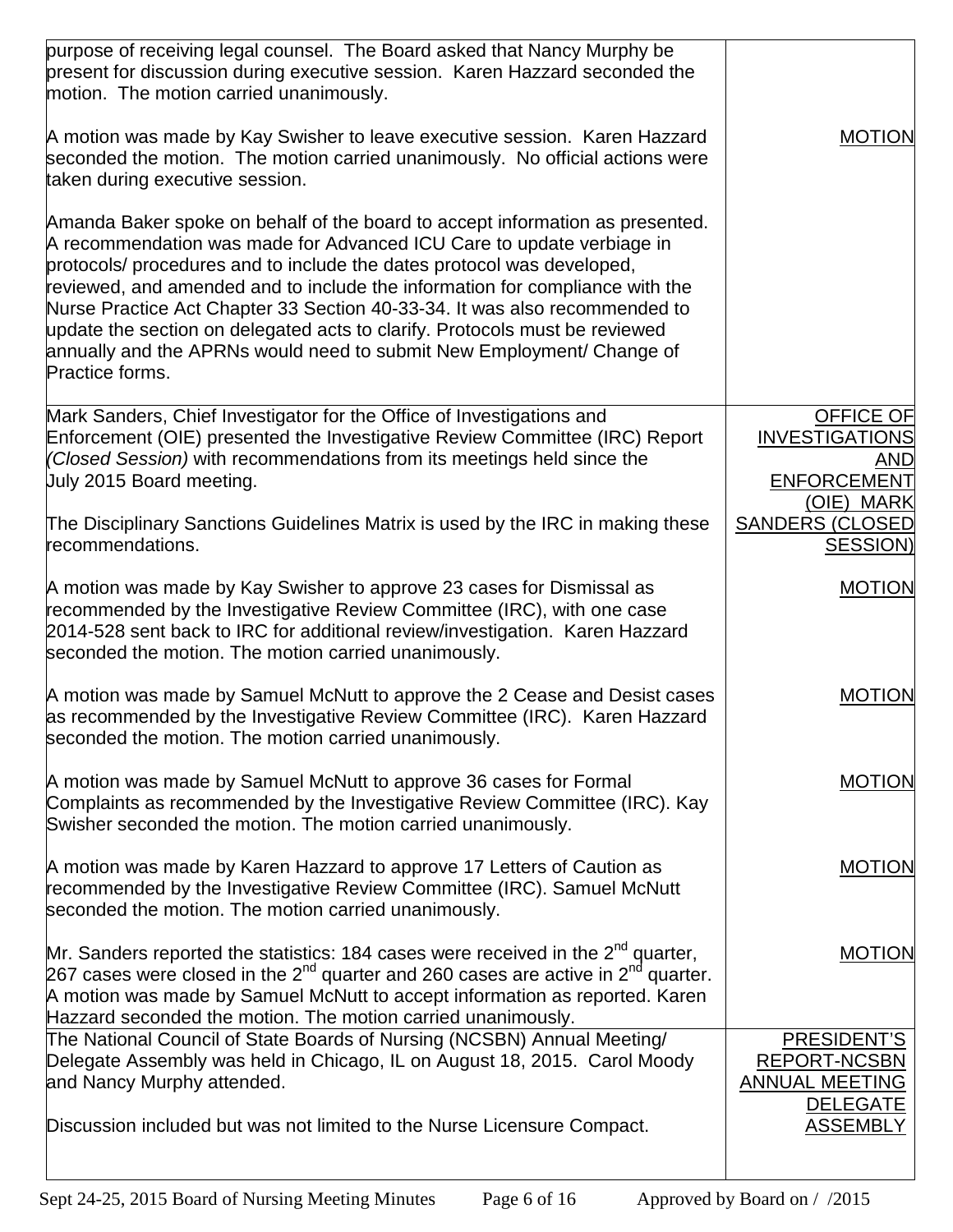|                                                                                                                                                                                                                                                 |                               |                                       | PRESIDENT'S<br><b>REPORT</b><br><b>NOMINATING</b><br><b>COMMITTEE FOR</b><br><b>EELECTION OF</b><br><b>OFFICERS</b>                                                                                             |
|-------------------------------------------------------------------------------------------------------------------------------------------------------------------------------------------------------------------------------------------------|-------------------------------|---------------------------------------|-----------------------------------------------------------------------------------------------------------------------------------------------------------------------------------------------------------------|
| A motion was made by Amanda Baker that James Mallory and Neil Lipsitz serve<br>on the committee for nominating officers for election. Samuel McNutt seconded<br>the motion. The motion carried unanimously.                                     |                               |                                       | <b>MOTION</b>                                                                                                                                                                                                   |
| Board of Nursing committee assignments were discussed.                                                                                                                                                                                          |                               |                                       | PRESIDENT'S                                                                                                                                                                                                     |
| <b>Advanced Practice Committee</b>                                                                                                                                                                                                              | alternate                     | <b>McNutt</b><br>Baer                 | REPORT-BOARD<br>OF NURSING<br><b>COMMITTEE</b>                                                                                                                                                                  |
| Advisory Committee on Nursing                                                                                                                                                                                                                   |                               | Ehrhardt                              | <b>ASSIGNMENTS</b>                                                                                                                                                                                              |
| Nursing Practice and Standards Committee                                                                                                                                                                                                        | alternate                     | <b>Baker</b><br>Swisher               |                                                                                                                                                                                                                 |
| <b>RPP Advisory Committee</b>                                                                                                                                                                                                                   | alternate                     | Hazzard<br>Mallory                    |                                                                                                                                                                                                                 |
| <b>Healthcare Collaborative Committee</b>                                                                                                                                                                                                       | alternate<br>second alternate | <b>Baker</b><br>Baer<br><b>McNutt</b> |                                                                                                                                                                                                                 |
| Legislative Committee<br>To include Nurse Licensure Compact                                                                                                                                                                                     |                               | <b>McNut</b><br>Swisher               |                                                                                                                                                                                                                 |
| Joint BON/ BME Committee Re: Waiver Matters Involving APRNs                                                                                                                                                                                     | alternate                     | Moody<br><b>McNutt</b><br>Baker       |                                                                                                                                                                                                                 |
| <b>Telenursing Committee</b>                                                                                                                                                                                                                    |                               | <b>Baker</b><br>Baer<br>Hazzard       |                                                                                                                                                                                                                 |
| A motion was made by Amanda Baker to approve the Board of Nursing<br>Committee Assignments as presented. Sam McNutt seconded the motion. The<br>motion carried unanimously.                                                                     |                               | <b>MOTION</b>                         |                                                                                                                                                                                                                 |
| Alex Imgrund presented information to the Board regarding Governor Haley's<br>Domestic Violence Task Force which included but was not limited to the<br>consideration of domestic violence training requirements for professional<br>licensees. |                               |                                       | <b>PRESIDENT'S</b><br><b>REPORT-</b><br><b>GOVERNOR</b><br><b>HALEY'S</b><br><b>DOMESTIC</b><br><b>VIOLENCE TASK</b><br><b>FORCE</b><br>PRESIDENT'S<br><b>REPORT-</b><br><b>ADVISORY</b><br><b>COMMITTEE ON</b> |
|                                                                                                                                                                                                                                                 |                               |                                       | <b>NURSING</b><br><u>(EXECUTIVE</u><br><b>SESSION</b>                                                                                                                                                           |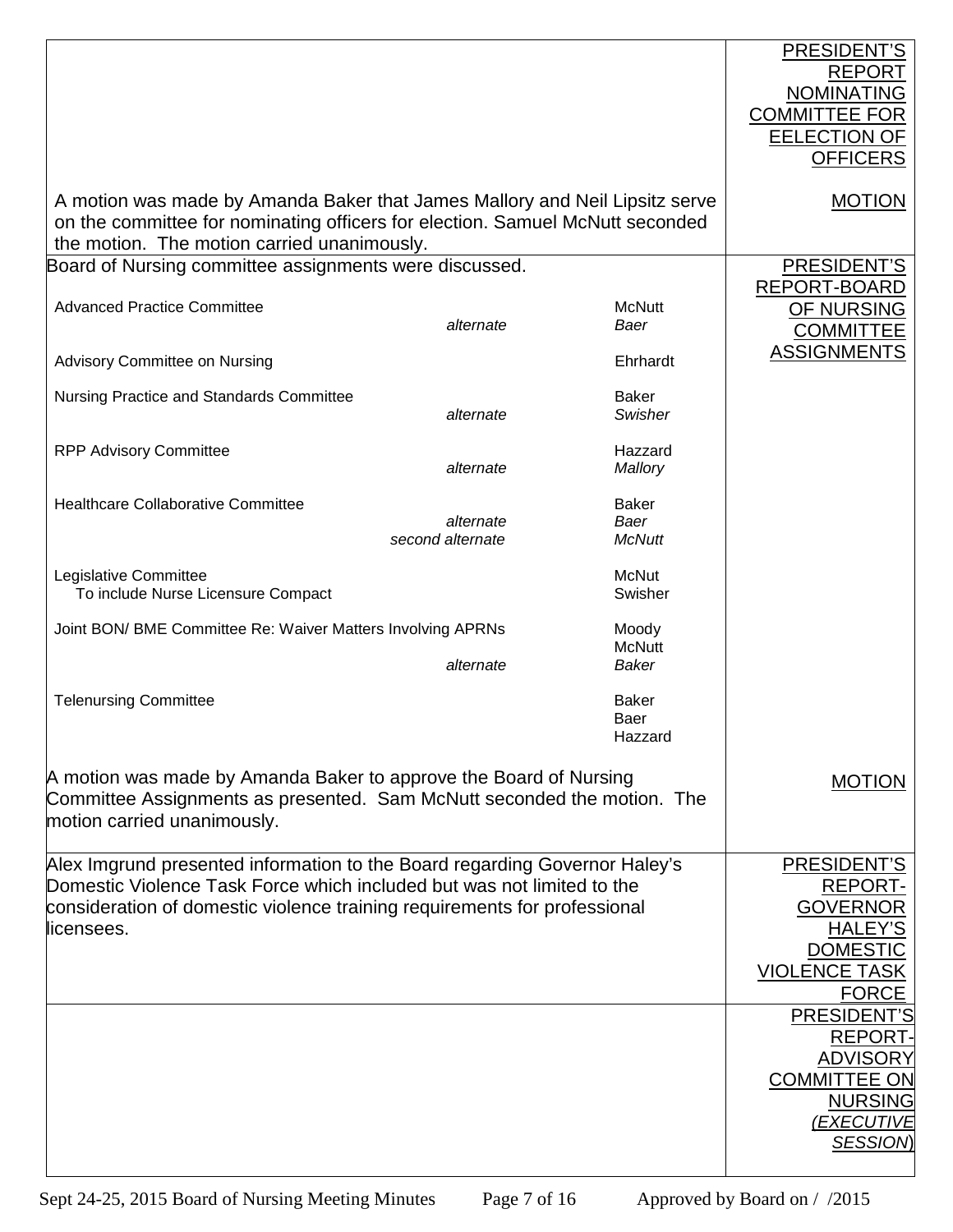| A motion was made by Sam McNutt to go into executive session for the purpose<br>of receiving legal counsel. Karen Hazzard seconded the motion. The motion<br>carried unanimously. Nancy Murphy, Kate Nedovic, and Brittany Johnson were<br>present for discussion during executive session.                                             | <b>MOTION</b>                                                                                                               |
|-----------------------------------------------------------------------------------------------------------------------------------------------------------------------------------------------------------------------------------------------------------------------------------------------------------------------------------------|-----------------------------------------------------------------------------------------------------------------------------|
| A motion was made by Sam McNutt to leave executive session. Neil Lipsitz<br>seconded the motion. The motion carried unanimously. No official actions were<br>taken during executive session.                                                                                                                                            | <b>MOTION</b>                                                                                                               |
| At its August 7, 2015 meeting, the APC recommended the board approve the<br>reappointment of Anne Grogran-Hanford as the CNS - Medical Surgical<br>Representative Committee Member.<br>The nomination form was provided for the Board's review.                                                                                         | ADMINISTRATOR'S<br>REPORT<br><b>COMMITTEE</b><br><b>NOMINATIONS</b>                                                         |
| A motion was made by Amanda Baker to approve the recommendation from the<br>APC to reappoint Anne Grogran-Hanford as the CNS - Medical Surgical<br>Representative Committee Member Neil Lipsitz seconded the motion. The<br>motion carried unanimously.<br>The nomination form was provided for the Board's review for Alissa Samoya to | <b>MOTION</b>                                                                                                               |
| serve as an ADN representative on the ACON.<br>A motion was made by Kay Swisher to approve Alissa Samoya to serve as an<br>ADN representative on the ACON. Samuel McNutt seconded the motion. The<br>motion carried unanimously.                                                                                                        | <b>MOTION</b>                                                                                                               |
| This agenda item was deferred.                                                                                                                                                                                                                                                                                                          | <b>ADVICE COUNCIL:</b><br><b>NURSE PRACTICE</b><br>ACT 40-33-20(43)<br><b>ORIENTATION</b>                                   |
| Information was discussed regarding the NCLEX offering in Canada.                                                                                                                                                                                                                                                                       | <b>LICENSURE AND</b><br><b>COMPLIANCE</b><br><b>LICENSURE</b><br><b>PROCESS FOR</b><br><b>CANADIAN</b><br><b>APPLICANTS</b> |
| Information was provided regarding the request to add tutors to provide<br>remediation services/ teletutorting remediation services utilizing distance<br>methodologies/ media                                                                                                                                                          | <b>LICENSURE AND</b><br><b>COMPLIANCE</b><br><b>LICENSURE</b><br><b>TUTORS</b>                                              |
| A motion was made by Samuel McNutt to allow teletutoring. Amanda Baker<br>seconded the motion. The motion carried unanimously.                                                                                                                                                                                                          | <b>MOTION</b>                                                                                                               |
| Respondents appeared before the Board. The Board reviewed Memoranda of<br>Agreement (MOA) stipulating to violations of the Nurse Practice Act to determine                                                                                                                                                                              | <b>HEARINGS</b><br><b>DISCIPLINE</b>                                                                                        |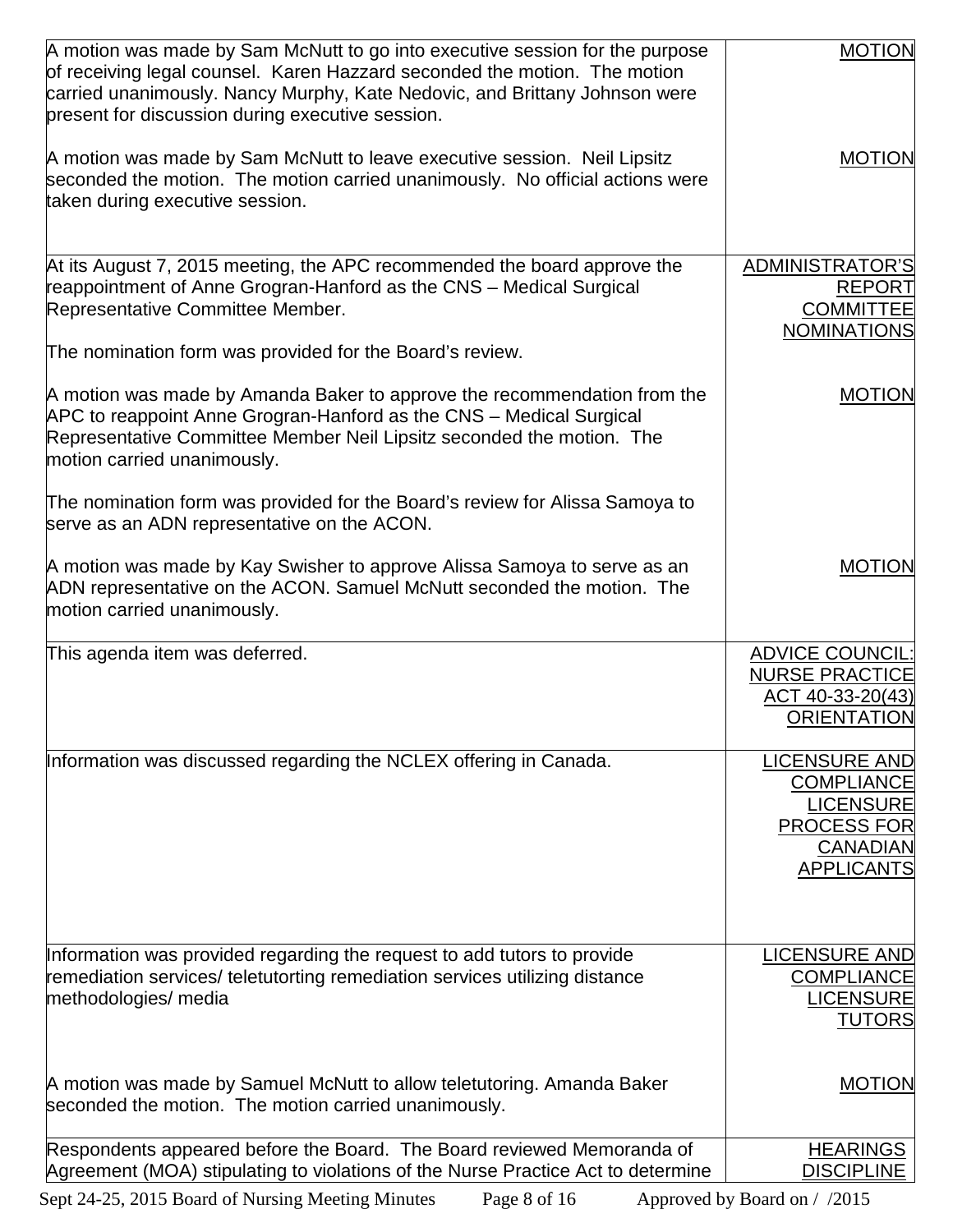| disciplinary actions and reviewed recommendations from panel hearings.<br>Respondents also appeared before the Board to request modification to their<br>Consent Agreements or Board Orders.                                                                                                                                                        | (CONFIDENTIAL) |
|-----------------------------------------------------------------------------------------------------------------------------------------------------------------------------------------------------------------------------------------------------------------------------------------------------------------------------------------------------|----------------|
| Case 2013-57 A continuance was granted.                                                                                                                                                                                                                                                                                                             |                |
| In Case # 2015-68, a panel hearing was held on July 21, 2015.                                                                                                                                                                                                                                                                                       |                |
| In Case # 2015-68, a motion was made by Amanda Baker to accept the panel<br>hearing recommendations. Samuel McNutt seconded the motion. The motion<br>carried unanimously.                                                                                                                                                                          | <b>MOTION</b>  |
| In Case $\#$ 2012-161, a panel hearing was held on May 26, 2015.                                                                                                                                                                                                                                                                                    |                |
| In Case # 2012-161, a motion was made by Samuel McNutt to accept the panel<br>hearing recommendations. Kay Swisher seconded the motion. The motion<br>carried unanimously.                                                                                                                                                                          | <b>MOTION</b>  |
| In Case # 2012-216, respondent signed a Memorandum of Agreement (MOA).                                                                                                                                                                                                                                                                              |                |
| A motion was made by Amanda Baker to go into executive session for the<br>purpose of receiving legal counsel. Kay Swisher seconded the motion. The<br>motion carried unanimously.                                                                                                                                                                   | <b>MOTION</b>  |
| A motion was made by Samuel McNutt to leave executive session. Karen<br>Hazzard seconded the motion. The motion carried unanimously. No official<br>actions were taken during executive session.                                                                                                                                                    | <b>MOTION</b>  |
| In Case # 2012-216, a motion was made by Kay Swisher to accept the<br>Memorandum of Agreement (MOA) with the following sanctions: a public<br>reprimand, a \$1500 civil penalty payable within six months, Legal Aspects,<br>Ethics, Critical Thinking all within six months. Samuel McNutt seconded the<br>motion. The motion carried unanimously. | <b>MOTION</b>  |
| In Case # 2015-413, respondent requested to modify and existing consent<br>agreement.                                                                                                                                                                                                                                                               |                |
| A motion was made by Samuel McNutt to go into executive session for the<br>purpose of receiving legal counsel. The Board requested that Nancy Murphy and<br>Kate Nedovic be present for discussion during executive session. Amanda<br>Baker seconded the motion. The motion carried unanimously.                                                   | <b>MOTION</b>  |
| A motion was made by Karen Hazzard to leave executive session. Neil Lipsitz<br>seconded the motion. The motion carried unanimously. No official actions were<br>taken during executive session.                                                                                                                                                     | <b>MOTION</b>  |
| In Case $\#$ 2015-413, a motion was made by Jacqueline Baer to grant the request<br>and change reprimand from public to private. Samuel McNutt seconded the<br>motion. The motion carried unanimously.                                                                                                                                              | <b>MOTION</b>  |
| In Case # 2015-372, respondent requested to modify and existing final order/<br>consent agreement.                                                                                                                                                                                                                                                  |                |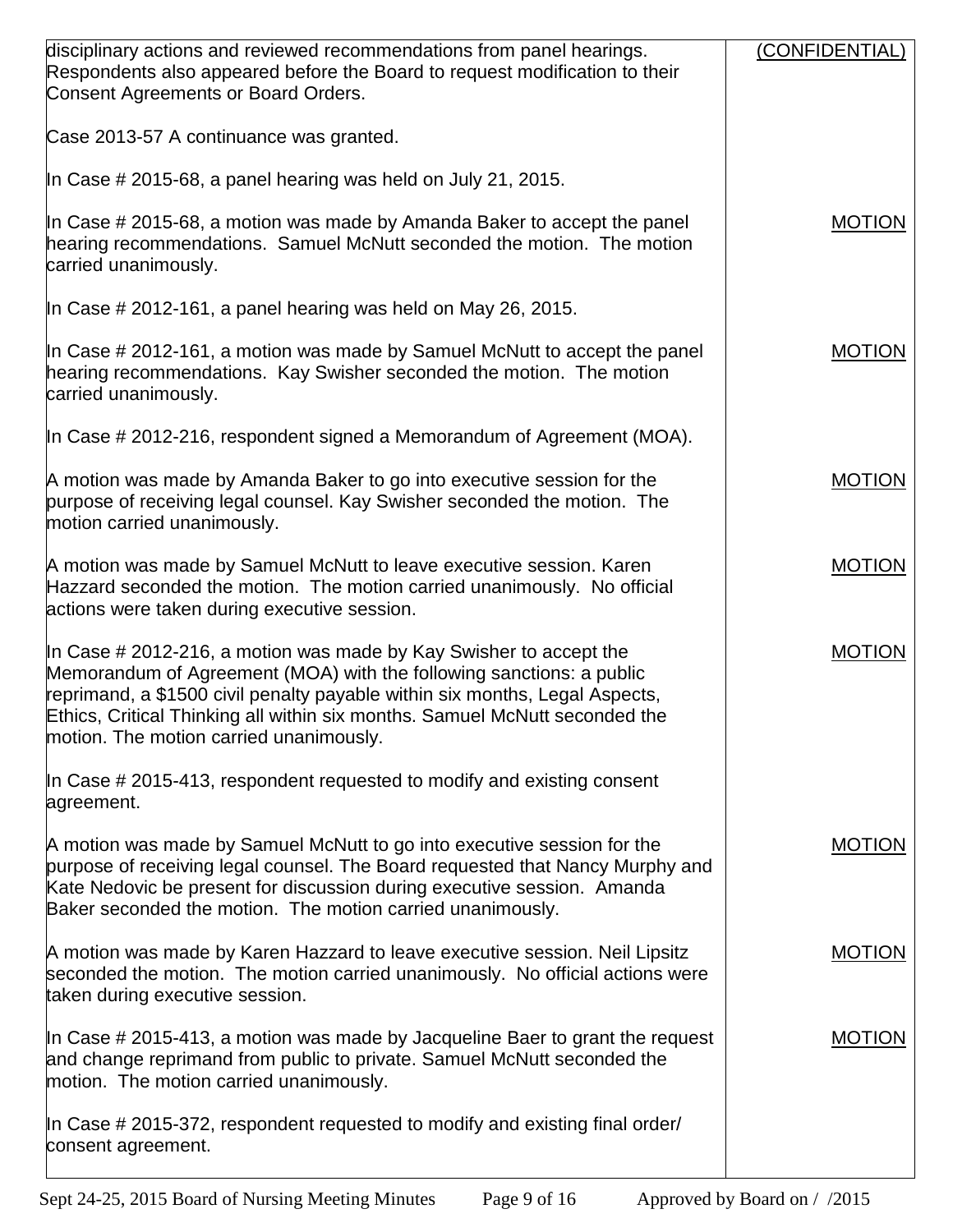| A motion was made by Samuel McNutt to go into executive session for the<br>purpose of receiving legal counsel. The Board requested that Nancy Murphy and                                                  | <b>MOTION</b> |
|-----------------------------------------------------------------------------------------------------------------------------------------------------------------------------------------------------------|---------------|
| Kate Nedovic be present for discussion during executive session. Karen Hazzard<br>seconded the motion. The motion carried unanimously.                                                                    |               |
| A motion was made by Sam McNutt to leave executive session. Karen Hazzard<br>seconded the motion. The motion carried unanimously. No official actions were<br>taken during executive session.             | <b>MOTION</b> |
| In Case # 2015-372, a motion was made by Neil Lipsitz to lift probation and grant<br>multi-state licensure privilege. Amanda Baker seconded the motion. The motion<br>carried unanimously.                | <b>MOTION</b> |
| In Case # 2011-190, a panel hearing was held on June 3, 2015. Respondent<br>submitted a request of voluntary relinguishment.                                                                              |               |
| In Case # 2011-190, a motion was made by Karen Hazzard to accept<br>respondent's request for permanent relinquishment of license.<br>Amanda Baker seconded the motion. The motion carried unanimously.    | <b>MOTION</b> |
| In Case $\#$ 2012-258, a panel hearing was held on June 3, 2015.                                                                                                                                          |               |
| In Case # 2012-258, a motion was made by Samuel McNutt to accept the panel<br>hearing recommendations. Amanda Baker seconded the motion. The motion<br>carried unanimously.                               | <b>MOTION</b> |
| In Case # 2013-244, a panel hearing was held on August 25, 2015.                                                                                                                                          |               |
| In Case # 2013-244, a motion was made by Sonya Ehrhardt to accept panel<br>recommendations. Amanda Baker seconded the motion. The motion carried<br>unanimously.                                          | <b>MOTION</b> |
| In Case # 2015-412, respondent requested to modify and existing consent<br>agreement.                                                                                                                     |               |
| A motion was made by Karen Hazzard to go into executive session for the<br>purpose of receiving legal counsel. Kay Swisher seconded the motion. The<br>motion carried unanimously.                        | <b>MOTION</b> |
| A motion was made by Karen Hazzard to leave executive session. Kay Swisher<br>seconded the motion. The motion carried unanimously. No official actions were<br>taken during executive session.            | <b>MOTION</b> |
| In Case $\#$ 2015-412, a motion was made by Jacqueline Baer to refuse request<br>for modification. Kay Swisher seconded the motion. The motion carried<br>unanimously with the recusal of Sonya Ehrhardt. | <b>MOTION</b> |
| In Case $\#$ 2015-417, respondent requested to modify an existing consent<br>agreement.                                                                                                                   |               |
| A motion was made by Samuel McNutt to go into executive session for the<br>purpose of receiving legal counsel. Kay Swisher seconded the motion. The<br>motion carried unanimously.                        | <b>MOTION</b> |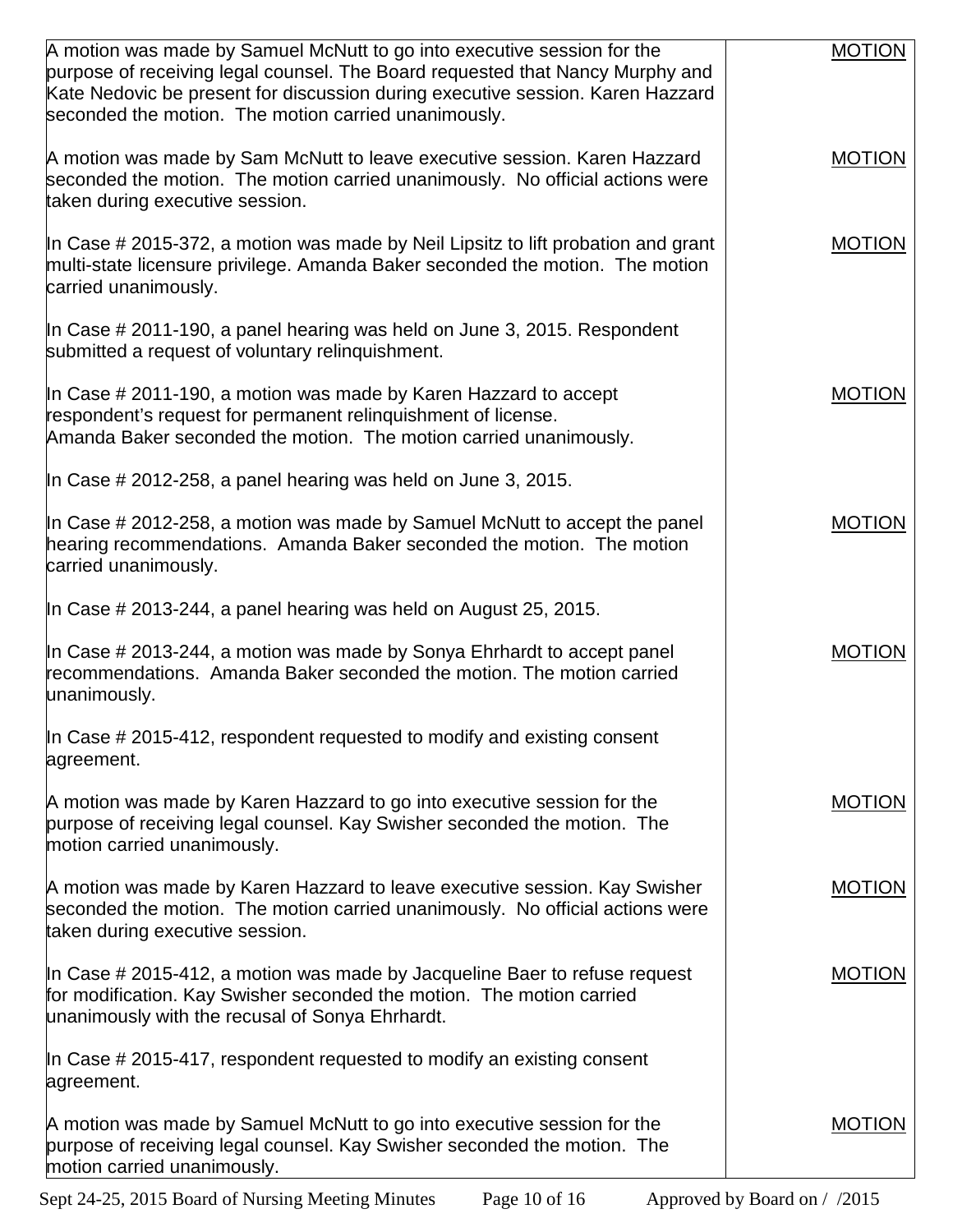| A motion was made by Kay Swisher to leave executive session. Karen Hazzard<br>seconded the motion. The motion carried unanimously. No official actions were<br>taken during executive session.                                                        | <b>MOTION</b> |
|-------------------------------------------------------------------------------------------------------------------------------------------------------------------------------------------------------------------------------------------------------|---------------|
| In Case # 2015-417, a motion was made by Jan Burdette to lift TSO, must<br>complete Medication Errors and Critical Thinking courses within six months; RPP<br>monitoring one year. Sam McNutt seconded the motion. The motion carried<br>unanimously. | <b>MOTION</b> |
| A motion was made by Kay Swisher to go into executive session for the purpose<br>of receiving legal counsel. Neil Lipsitz seconded the motion. The motion carried<br>unanimously.                                                                     | <b>MOTION</b> |
| A motion was made by Karen Hazzard to leave executive session. Samuel<br>McNutt seconded the motion. The motion carried unanimously. No official<br>actions were taken during executive session.                                                      | <b>MOTION</b> |
| A motion was made by Sonya Ehrhardt to uphold previous decision. Karen<br>Hazzard seconded the motion. The motion carried unanimously.                                                                                                                | <b>MOTION</b> |
| In Case $\#$ 2013-165, a panel hearing was held on June 3, 2015.                                                                                                                                                                                      |               |
| In Case # 2013-165, a motion was made by Samuel McNutt to accept the panel<br>hearing recommendations. Sonya Ehrhardt seconded the motion. The motion<br>carried unanimously.                                                                         | <b>MOTION</b> |
| In Case # 2014-264, a panel hearing was held on July 7, 2015.                                                                                                                                                                                         |               |
| A motion was made by Sam McNutt to go into executive session for the purpose<br>of receiving legal counsel. Kay Swisher seconded the motion. The motion<br>carried unanimously.                                                                       | <b>MOTION</b> |
| A motion was made by Karen Hazzard to leave executive session. Kay Swisher<br>seconded the motion. The motion carried unanimously. No official actions were<br>taken during executive session.                                                        | <b>MOTION</b> |
| In Case # 2014-264, a motion was made by Jacqueline Baer to deny the request<br>for modification and accept the panel hearing recommendations. Karen Hazzard<br>seconded the motion. The motion carried unanimously.                                  | <b>MOTION</b> |
| In Case # 2015-414, respondent requested to modify and existing consent<br>agreement.                                                                                                                                                                 |               |
| In Case # 2015-414, a motion was made by Samuel McNutt to: approve request<br>for modification to allow Dr. Richard Bowen as supervisor. Kay Swisher<br>seconded the motion. The motion carried unanimously.                                          | <b>MOTION</b> |
| In Case #2014-347, a panel hearing was held on July 21, 2015.                                                                                                                                                                                         |               |
| Carol Moody recused herself from the proceedings. A quorum was still present.                                                                                                                                                                         |               |
| A motion was made by Kay Swisher to go into executive session for the purpose                                                                                                                                                                         | <b>MOTION</b> |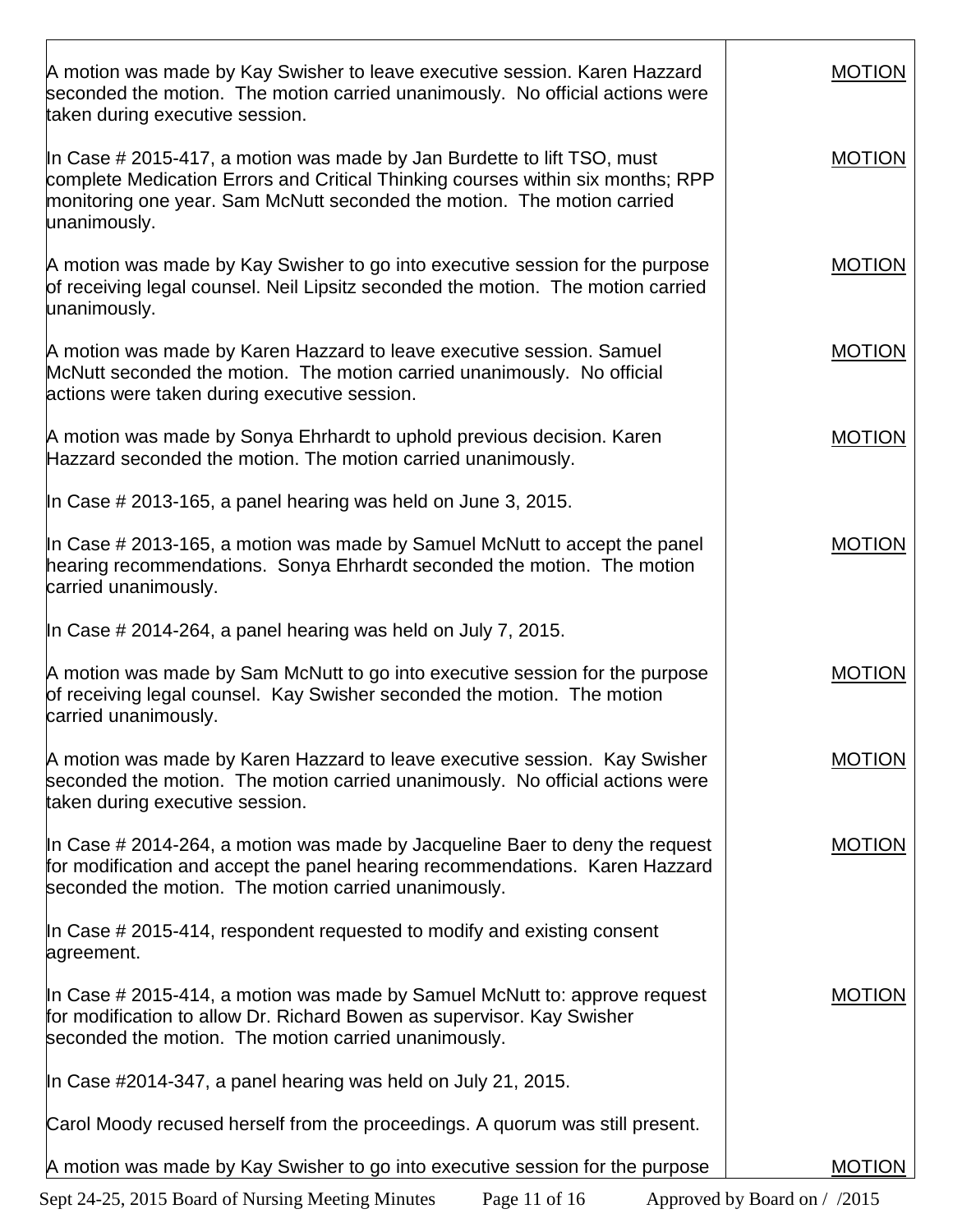| of receiving legal counsel. Karen Hazzard seconded the motion. The motion                                                                                                                                                                                                                                                                                                          |               |
|------------------------------------------------------------------------------------------------------------------------------------------------------------------------------------------------------------------------------------------------------------------------------------------------------------------------------------------------------------------------------------|---------------|
| carried unanimously.                                                                                                                                                                                                                                                                                                                                                               |               |
| A motion was made by Karen Hazzard to leave executive session. The motion<br>was seconded. The motion carried unanimously. No official actions were taken<br>during executive session.                                                                                                                                                                                             | <b>MOTION</b> |
| In Case #2014-347, a motion was made by Neil Lipsitz to deny the request for<br>modification and to accept the panel hearing recommendations of accept MOA,<br>public reprimand, civil penalty of \$500 payable within six months, legal aspects<br>and ethics courses within six months. Jan Burdette seconded the motion. The<br>motion carried with the recusal of Carol Moody. | <b>MOTION</b> |
| In Case $\#$ 2015-371, respondent requested to modify an existing consent<br>agreement.                                                                                                                                                                                                                                                                                            |               |
| A motion was made by Samuel McNutt to go into executive session for the<br>purpose of receiving legal counsel. Kay Swisher seconded the motion. The<br>motion carried unanimously.                                                                                                                                                                                                 | <b>MOTION</b> |
| A motion was made by Kay Swisher to leave executive session. Karen Hazzard<br>seconded the motion. The motion carried unanimously. No official actions were<br>taken during executive session.                                                                                                                                                                                     | <b>MOTION</b> |
| In Case # 2015-371, a motion was made by Samuel McNutt to expand<br>supervision to include MD, DO or PA 100% of the time and to deny lifting the<br>narcotics restriction. Jan Burdette seconded the motion. The motion carried<br>unanimously.                                                                                                                                    | <b>MOTION</b> |
| In Case # 2011-279, a panel hearing was held on December 16, 2014.                                                                                                                                                                                                                                                                                                                 |               |
| In Case # 2011-279, a motion was made by Samuel McNutt to accept the panel<br>hearing recommendations. Kay Swisher seconded the motion. The motion<br>carried unanimously.                                                                                                                                                                                                         | <b>MOTION</b> |
| In Case # 2012-144, a panel hearing was held on May 26, 2015.                                                                                                                                                                                                                                                                                                                      |               |
| In Case # 2012-144, a motion was made by Samuel McNutt to accept the panel<br>hearing recommendations. Kay Swisher seconded the motion. The motion<br>carried unanimously.                                                                                                                                                                                                         | <b>MOTION</b> |
| In Case # 2014-355, a panel hearing was held on July 7, 2015.                                                                                                                                                                                                                                                                                                                      |               |
| In Case $\#$ 2014-355, a motion was made by Karen Hazzard to accept the panel<br>hearing recommendations. Neil Lipsitz seconded the motion. The motion<br>carried unanimously.                                                                                                                                                                                                     | <b>MOTION</b> |
| In Case $\#$ 2014-343, a panel hearing was held on July 21, 2015.                                                                                                                                                                                                                                                                                                                  |               |
| In Case $\#$ 2014-343, a motion was made by Karen Hazzard to accept the panel<br>hearing recommendations. Neil Lipsitz seconded the motion. The motion<br>carried unanimously.                                                                                                                                                                                                     | <b>MOTION</b> |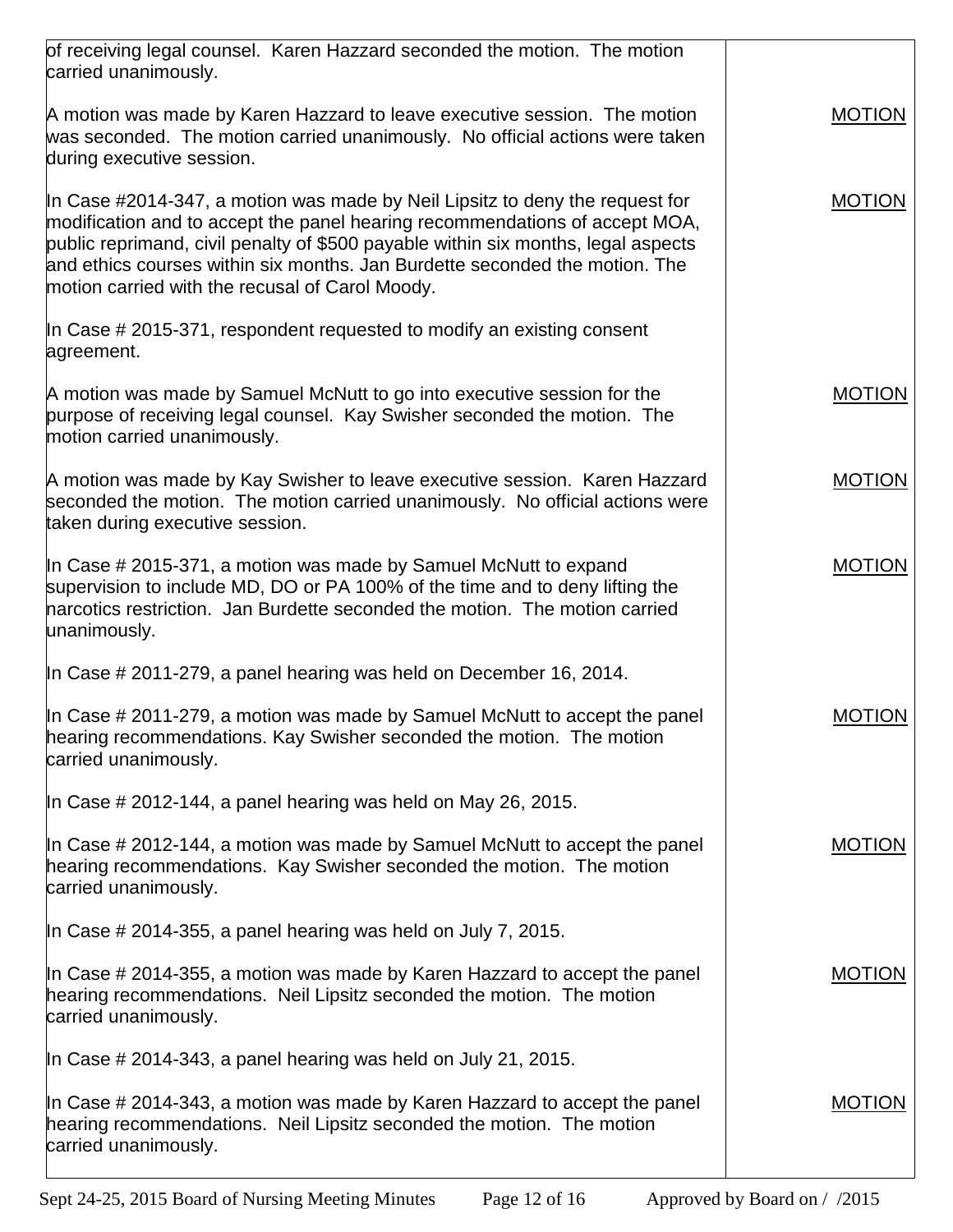| In Case # 2014-421, a panel hearing was held on July 21, 2015.                                                                                                                                                                                                                                |                                                                                  |
|-----------------------------------------------------------------------------------------------------------------------------------------------------------------------------------------------------------------------------------------------------------------------------------------------|----------------------------------------------------------------------------------|
|                                                                                                                                                                                                                                                                                               |                                                                                  |
| In Case # 2014-421, a motion was made by Samuel McNutt to accept the panel<br>hearing recommendations. Kay Swisher seconded the motion. The motion<br>carried unanimously.                                                                                                                    | <b>MOTION</b>                                                                    |
| In Case # 2014-330, a panel hearing was held on May 26, 2015.                                                                                                                                                                                                                                 |                                                                                  |
| In Case $\#$ 2014-330, a motion was made by Sonya Ehrhardt to accept the panel<br>hearing recommendations. Neil Lipsitz seconded the motion. The motion carried<br>unanimously.                                                                                                               | <b>MOTION</b>                                                                    |
| In Case $\#$ 2015-416, respondent requested to modify an existing consent<br>agreement.                                                                                                                                                                                                       |                                                                                  |
| In Case $\#$ 2015-416, a motion was made by Samuel McNutt to reject the request<br>for modification. Kay Swisher seconded the motion. The motion carried<br>unanimously.                                                                                                                      | <b>MOTION</b>                                                                    |
| In Case # 2015-370, respondent requested to modify an existing final order/<br>consent agreement.                                                                                                                                                                                             |                                                                                  |
| A motion was made by Sam McNutt to go into executive session for the purpose<br>of receiving legal counsel. The Board requested that Nancy Murphy and Kate<br>Nedovic be present for discussion during executive session. Kay Swisher<br>seconded the motion. The motion carried unanimously. | <b>MOTION</b>                                                                    |
| A motion was made by Kay Swisher to leave executive session. James Mallory<br>seconded the motion. The motion carried unanimously. No official actions were<br>taken during executive session.                                                                                                | <b>MOTION</b>                                                                    |
| In Case $\#$ 2015-370, a motion was made by Neil Lipsitz to accept the<br>modification and to change the reprimand from public to private. Samuel McNutt<br>seconded the motion. The motion carried unanimously.                                                                              | <b>MOTION</b>                                                                    |
| A motion was made by James Mallory to adjourn the meeting at 4:53 p.m. Jan<br>Burdette seconded the motion. The motion carried unanimously.                                                                                                                                                   | <b>MOTION TO</b><br><b>ADJOURN</b>                                               |
| Friday July 31, 2015                                                                                                                                                                                                                                                                          | <b>HEARINGS</b>                                                                  |
| Applicants for licensure appeared before the Board. The Board reviewed "yes"<br>response(s) for exam and endorsement application matters and also disciplined/<br>reinstatement application matters.                                                                                          | <b>DISCIPLINE/</b><br><b>APPLICATION</b><br><b>APPEARANCES</b><br>(CONFIDENTIAL) |
| An applicant for licensure as a registered nurse by exam appeared before the<br>Board.                                                                                                                                                                                                        |                                                                                  |
| A motion was made by Karen Hazzard to grant licensure. Amanda Baker<br>seconded the motion. The motion carried unanimously.                                                                                                                                                                   | <b>MOTION</b>                                                                    |
| An applicant for licensure as a licensed practical nurse by exam appeared before<br>the Board.                                                                                                                                                                                                |                                                                                  |
| A motion was made by Samuel McNutt to grant licensure. Jan Burdette                                                                                                                                                                                                                           | <b>MOTION</b>                                                                    |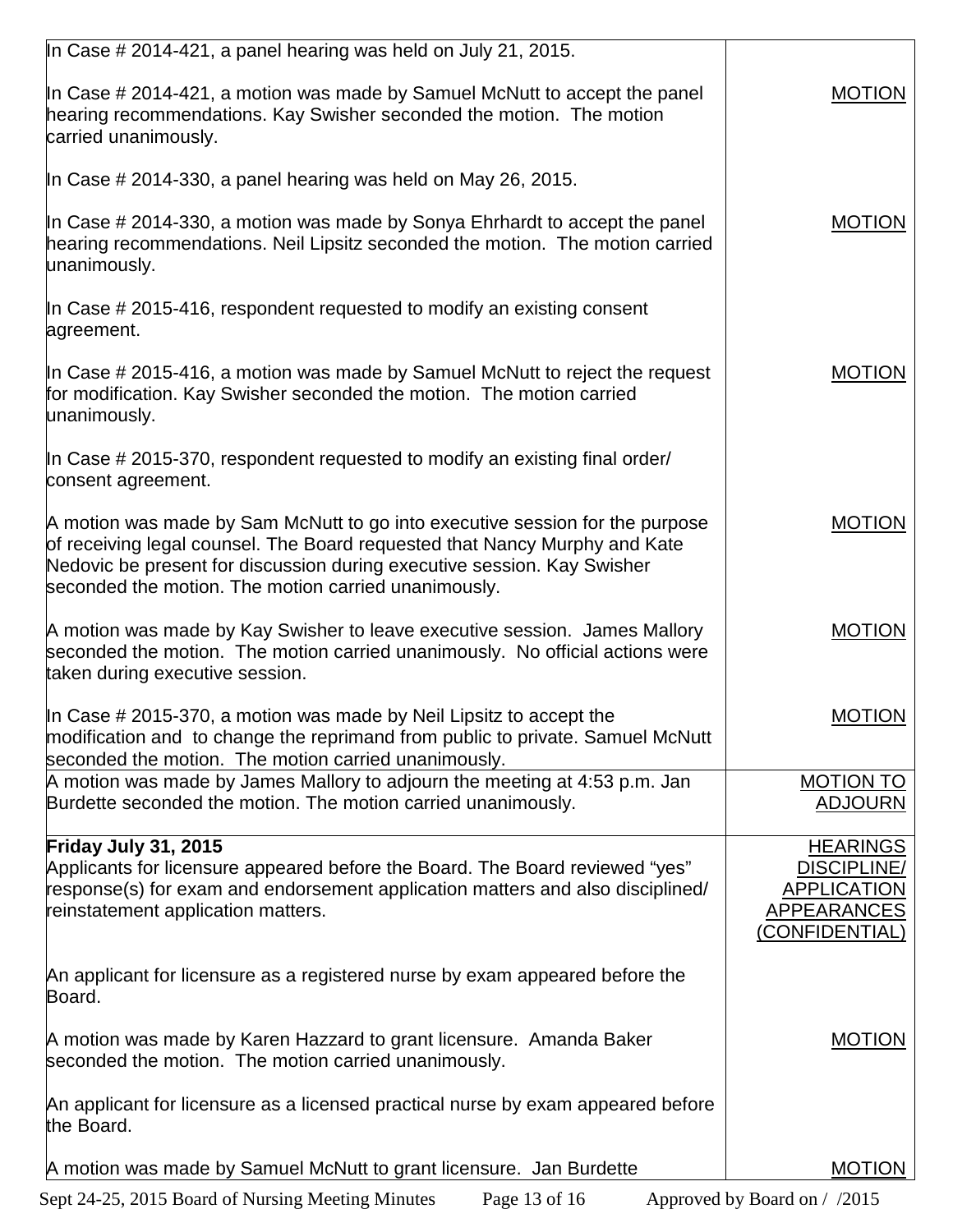| seconded the motion. The motion carried unanimously.                                                                                                                                                                                                                                                               |               |
|--------------------------------------------------------------------------------------------------------------------------------------------------------------------------------------------------------------------------------------------------------------------------------------------------------------------|---------------|
| An applicant for licensure as a licensed practical nurse by exam appeared before<br>the Board.                                                                                                                                                                                                                     |               |
| A motion was made by Karen Hazzard to grant licensure after successfully<br>completing the NCLEX. Kay Swisher seconded the motion. The motion carried<br>unanimously.                                                                                                                                              | <b>MOTION</b> |
| An applicant for licensure as a registered nurse by endorsement appeared<br>before the Board.                                                                                                                                                                                                                      |               |
| A motion was made by Karen Hazzard to go into executive session for the<br>purpose of receiving legal counsel. Sam McNutt seconded the motion. The<br>motion carried unanimously.                                                                                                                                  | <b>MOTION</b> |
| A motion was made by Karen Hazzard to leave executive session. Sam McNutt<br>seconded the motion. The motion carried unanimously. No official actions were<br>taken during executive session.                                                                                                                      | <b>MOTION</b> |
| A motion was made by Kay Swisher to grant licensure. Amanda Baker<br>seconded the motion. The motion carried unanimously.                                                                                                                                                                                          | <b>MOTION</b> |
| An applicant for licensure as a registered nurse by endorsement appeared<br>before the Board.                                                                                                                                                                                                                      |               |
| A motion was made by Amanda Baker to grant licensure. Karen Hazzard<br>seconded the motion. The motion carried unanimously.                                                                                                                                                                                        | <b>MOTION</b> |
| An applicant for licensure as a licensed practical nurse by endorsement<br>appeared before the Board.                                                                                                                                                                                                              |               |
| A motion was made by Amanda Baker to grant temporary license for the<br>completion of the didactic and clinical portion of the refresher, and upon<br>successful course completion, a full license can be issued. Neil Lipsitz seconded<br>the motion. The motion carried unanimously.                             | <b>MOTION</b> |
| An applicant for licensure as a registered nurse by disciplined/ reinstatement<br>appeared before the Board.                                                                                                                                                                                                       |               |
| A motion was made by Kay Swisher to go into executive session for the purpose<br>of receiving legal counsel. Sam McNutt seconded the motion. The motion<br>carried unanimously.                                                                                                                                    | <b>MOTION</b> |
| A motion was made by Sam McNutt to leave executive session. Karen Hazzard<br>seconded the motion. The motion carried unanimously. No official actions were<br>taken during executive session.                                                                                                                      | <b>MOTION</b> |
| A motion was made by Amanda Baker to grant a temporary license for the<br>clinical portion of the refresher course. The Board requested applicant appear<br>before the Board at its January 2016 meeting with a report of successful<br>completion of the clinical portion of the refresher course and a report of | <b>MOTION</b> |

Sept 24-25, 2015 Board of Nursing Meeting Minutes Page 14 of 16 Approved by Board on / /2015